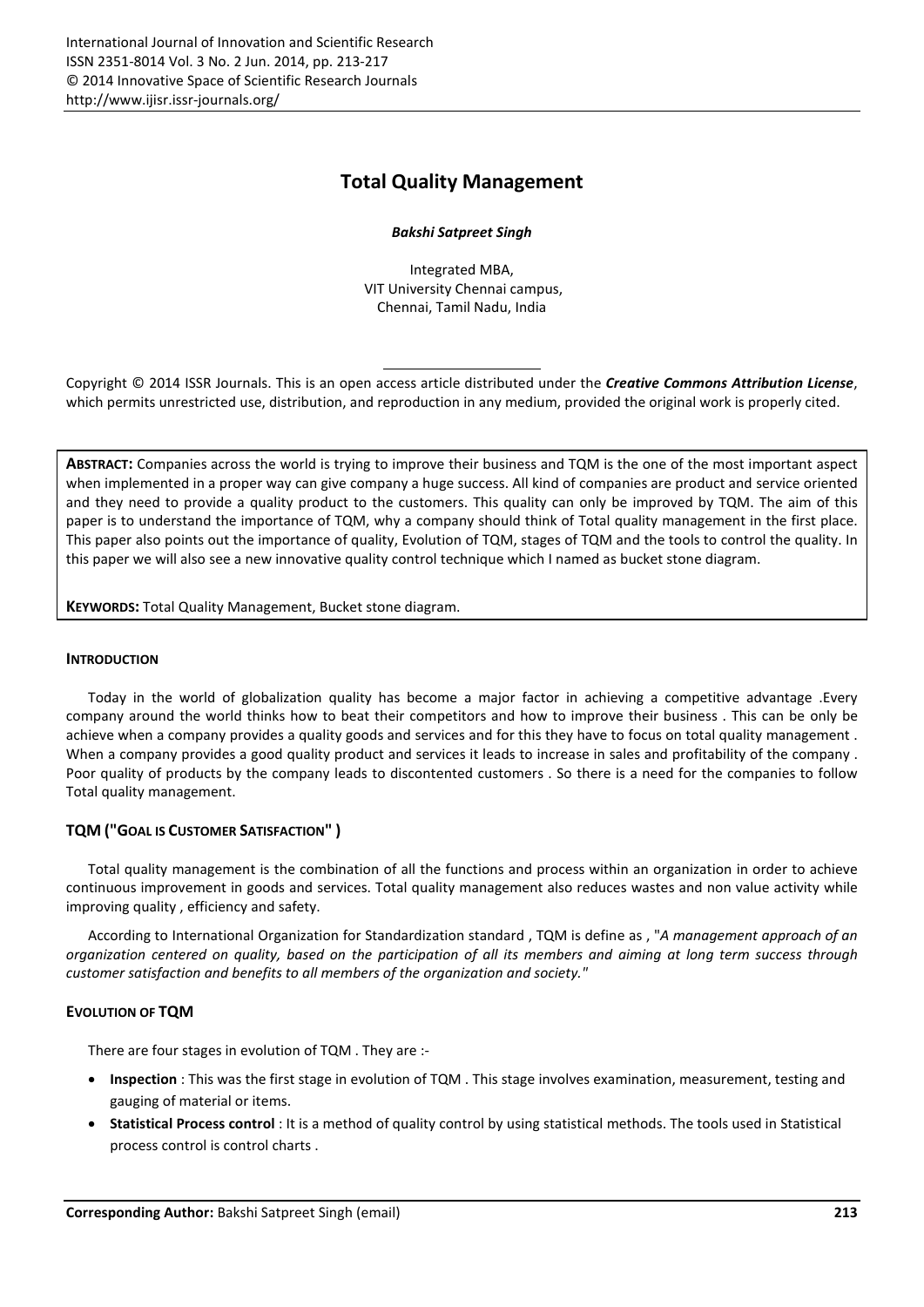- Quality Assurance : It is a way of preventing defects in manufactured products and avoiding problems when delivering services to customers.
- Total quality Management : It is the combination of all the functions and process within an organization in order to achieve continuous improvement in goods and services.

## BENEFITS OF TOTAL QUALITY MANAGEMENT

The various benefits of Total quality management are as follows :

- Customer Loyalty : One of the major benefit of TQM is that the customers continue to buy the company's product. With TQM a company can able to retain its customer .
- Market Share improves : Another benefit of TQM is that it helps to increase the market share of a company. When a company provides a quality product more and more people buy those products which leads to increase in market share of a company .
- Greater Productivity : TQM also help a company in greater productivity .TQM helps a company to reduce wastage and non value activity which lead to greater efficiency and quality.
- Sales : TQM helps a company to increase its sales . With TQM company produces quality product and services, this attracts the customer and they buy more and more products and services . When this happen it ultimately leads to increase in sales of a company .
- Cost Reduction : TQM can reduce costs throughout an organization, especially in the areas of scrap, rework, and warranty cost reduction. These cost reductions flow straight through to bottom-line profits, there can be a startling increase in profitability.

## CHARACTERISTICS OF A TQM LEADER

- One of the important characteristics of TQM leader is that he should be visible , committed and knowledgeable .
- He should have a missionary zeal and customer contact
- He should have a strong and aggressive drivers .

### **QUALITY**

Quality means free from defects , deficiency and significant variation. Quality also define as " fitness to use ". A product is said to be a quality product when it is exceeding or meeting customer expectation .

Quality - Exclusive

Bank - Service

Hotel - Customer Satisfaction

Manufacturing - Quality product

According to Dr. Joseph Juran " *quality as fitness for use in terms of design, conformance, availability, safety, and field use*" .

We can put quality in this way :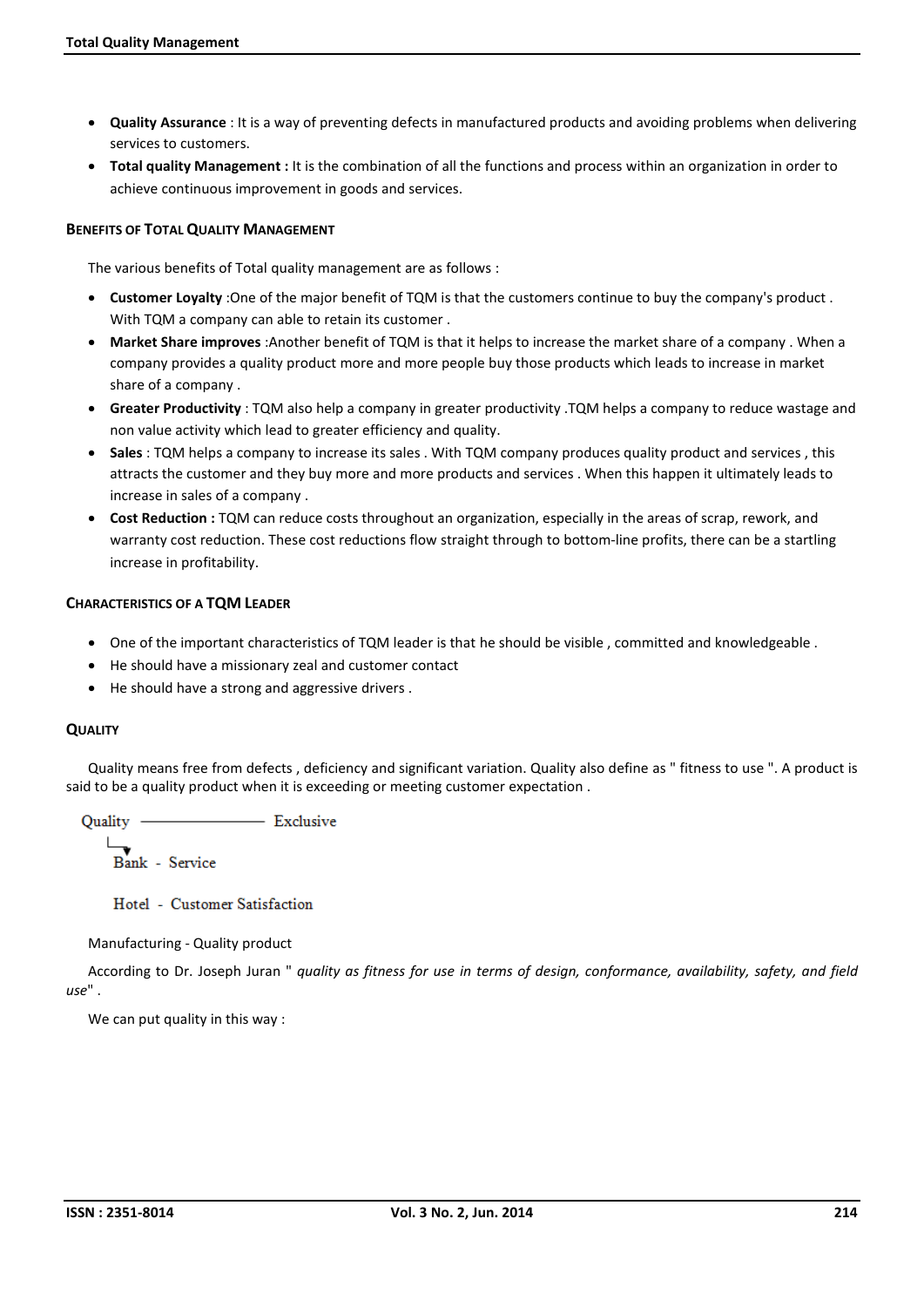

#### APPROACHES TO DEFINE QUALITY

- Transcendent ( I can't define it but I know when I see it )
- Value based ( Giving customer the maximum value )
- Product based ( in term of cost and features )
- User based ( Convenience to use )

### IMPORTANCE OF QUALITY

Quality is required because it make sure that products and services meet the required standard . When quality is improved it leads to decrease in cost which further leads to productivity , increase in market share and stay in business . Quality encourages reduce waste , customer satisfaction and increase revenue .



#### Quality Control Tools

We know about various tools . Quality control tools are divided into two , Basic quality control tools and new quality control tools .Basic quality control tools are based on numerical data where as new quality control tools are based on verbal data . The various basic quality control tools are check list, fishbone diagram , control chart, histogram , pareto chart , scatter diagram and stratification . The new quality control tools are relation diagram , tree diagram , arrow diagram , affinity diagram , matrix diagram etc . I did a research and made a new quality control tool which is bucket stone diagram . Let us see what it is all about :-

## BUCKET STONE DIAGRAM

Bucket Stone Diagram is a tool that shows systematic relationship between a given problem , its causes and its expected effects .It is a effective tool to systematically generate ideas about causes for a problem, it's possible effects and to present them in a structured way.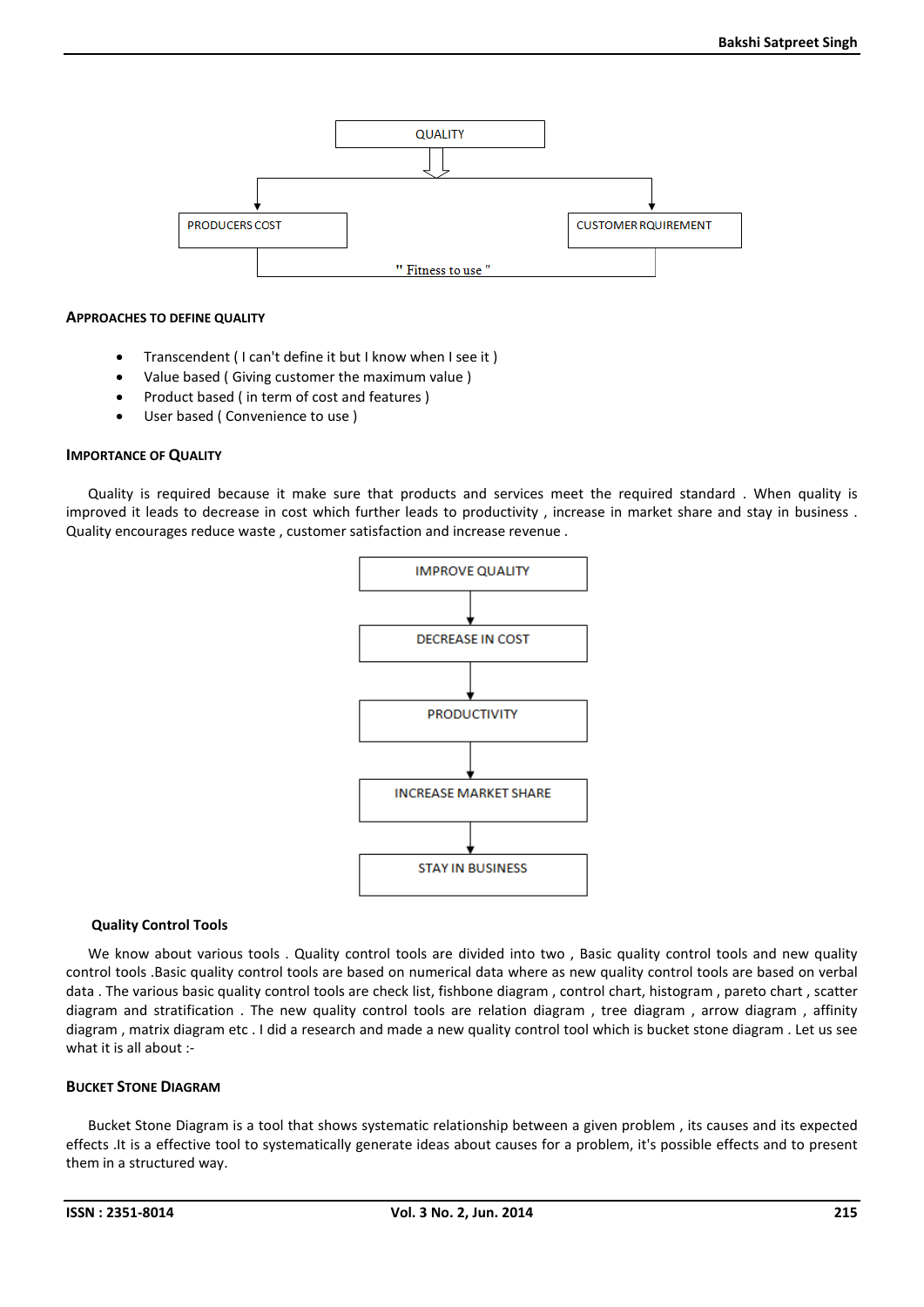There are actually four parts in this Diagram :

- Problem
- **Causes**
- **Effects**
- **Solutions**

Let see , the steps in the procedure to prepare a Bucket stone Diagram :

- Be clear about the problem you are facing and define the problem .
- Find out what could be the possible causes for this problem , identify the main important causes for the given problem through techniques like brainstorming and group discussion.
- After identifying the causes , identify what are the possible effects , how much worse it can be.
- Then after knowing the effect and causes go for the possible solutions to solve this problem . Identify the various solutions to solve it .

Let see the example for the Bucket stone diagram :

Problem : Dell Xps Laptop sales down .

### Possible causes :

- Outdated graphic card
- Less RAM
- **•** Higher Cost
- **•** Heating issue

### Possible effects :

- Customer does not be able to play new games
- Less performance
- People finding cost more than benefit
- Gives people a skin problem

### Solutions :

- Improve graphic card.
- Increase in RAM .
- Balance benefit and cost.
- Improvement in Laptop fan.

Let see a diagram of a Bucket stone :-